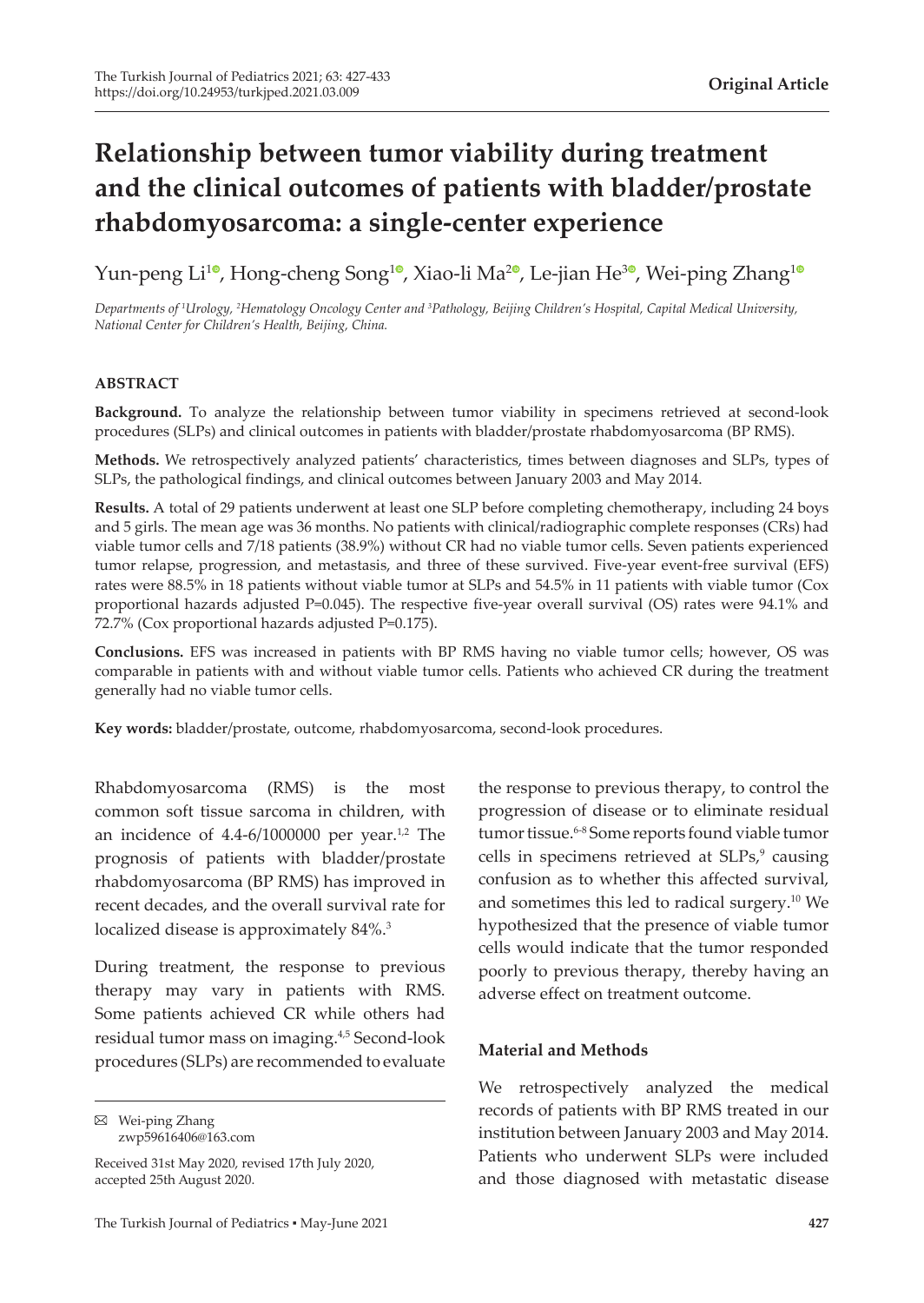prior to treatment were excluded. Demographic data, types of SLPs, tumor viability and survival status were documented. The study was approved by the Medical Ethics Committee of our center (No. 2020-Z-016).

Our treatment protocol was derived from the Third Intergroup Rhabdomyosarcoma study  $(IRS-III).<sup>11</sup>$  The chemotherapy regimens included vincristine, actinomycin D, and cyclophosphamide (VAC). According to the treatment protocol, we performed SLPs at around 20 weeks to confirm the response to previous therapy, so as to facilitate subsequent treatment based on pathological findings. SLPs were defined as any procedures conducted after the initial biopsy, and open procedures were advised. Radiotherapy (RT) was administered based on the tumor response to prior chemotherapy and the pathological findings at SLPs. Tumor responses were categorized as complete response (CR, no residual mass detected on radiographic films or during the SLPs), partial response (PR, a more than 50% decrease in tumor mass), no response (NR, a decrease of <50% and an increase of <25% of tumor tissues), and progressive disease (PD, an increment of more than 25% in tumor mass). Only cells consistent with RMS on histology were identified as viable tumor cells.12 Mature rhabdomyoblastic cells were not considered evidence of viable tumor cells.13 The final pathological results were confirmed by two expert pathologists.

In situations where patients underwent more than one procedure after the initial biopsy, tumor viability at the first surgery was documented, because we believed this was a relatively accurate reflection of previous therapy and it might influence the subsequent treatment plan.

Overall survival (OS) was defined as the time from diagnosis to death from any cause. Eventfree survival (EFS) was defined as the time from diagnosis to relapse, progression, metastasis or death. There were no significant differences in OS or EFS using the time at SLPs as the

initial time of follow-up when compared with values using the time at diagnosis. Therefore, the time at which SLPs were performed was used as the initial value for comparing the EFS and OS distributions, rather than the time at diagnosis, in order to avoid potential bias when comparing outcomes based on patient and disease characteristics.<sup>6</sup> Kaplan-Meier curves were used to calculate the distributions of OS and EFS. Discrepancies between survival curves, based on whether viable tumor cells were present and whether the patients achieved CR, were analyzed using the log-rank test. The chi-square test was used to compare the distributions of categorical characteristics. Previous studies found tumor size and invasive tumors were independent predictors for EFS and OS.<sup>3</sup> To avoid other confounding factors, we used a Cox proportional hazards regression model, which incorporated age, tumor size, and invasiveness, to assess the differences of EFS and OS between different groups, if appropriate. Statistical analysis was conducted using SPSS 25.0 statistics software. Differences were considered statistically significant when p  $< 0.05$ .

## **Results**

Fifty patients were treated in our center during the study period, and 29 (58%) met the inclusion criterion, including 24 boys and five girls. The mean age at diagnosis was  $36$  months  $\pm$  33 months. Patient characteristics are illustrated in Table I. All patients were diagnosed with gross residual masses, and localized embryonal BP RMS, which were classified as IRS-III RMS based on the surgical-pathologic group system. The median time between diagnosis and SLPs was 5 months (range: 4-7 months), and the median time of follow-up was 7.5 years (range: 0.9-14.3 years).

Biopsy was performed in 15 patients, tumor resection in eight patients, partial cystectomy in one patient, and cystectomy in five patients. Eleven patients achieved CR on imaging before SLPs. None had viable tumor cells and none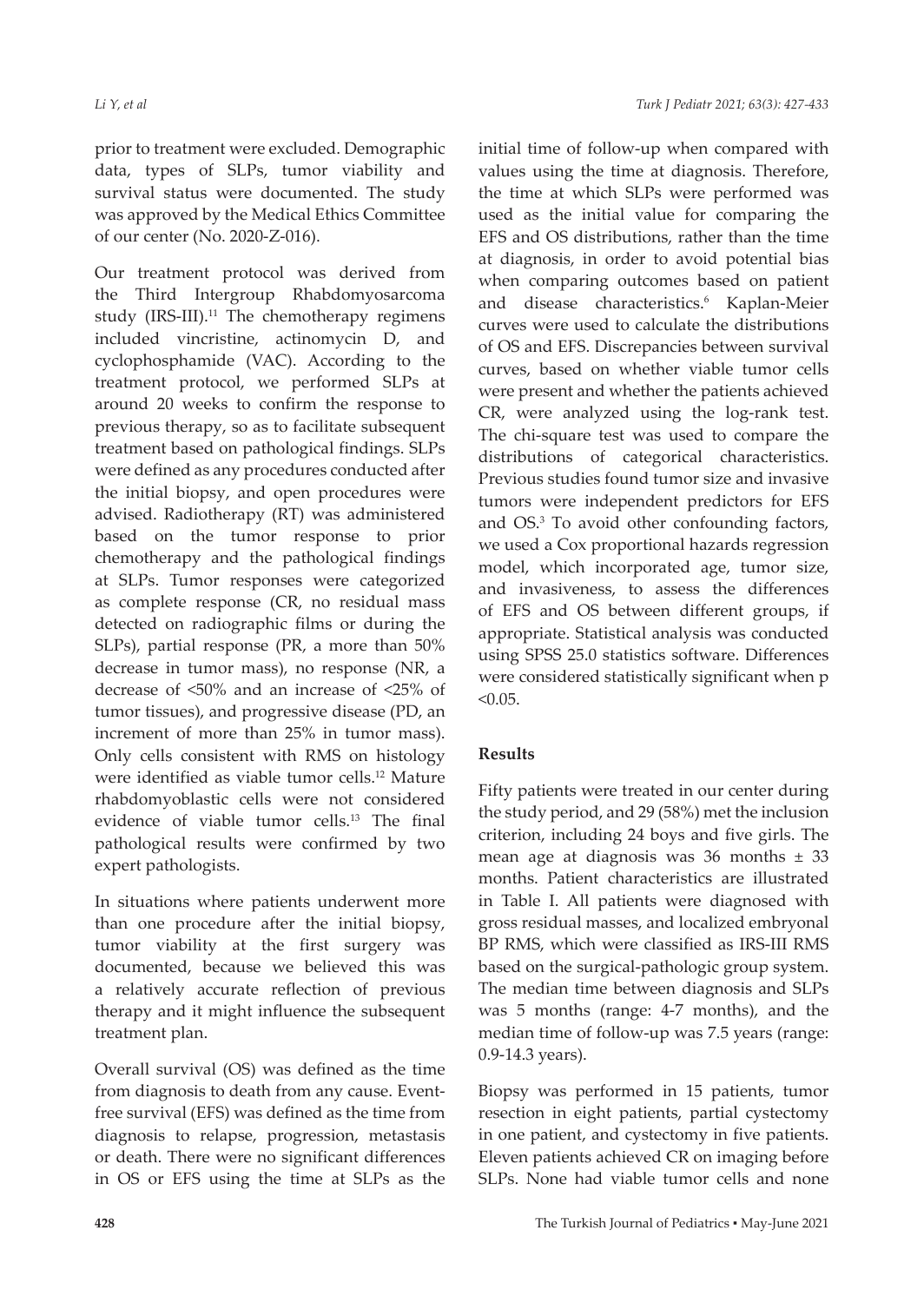relapsed subsequently. Three patients received RT before SLPs and the remainder had never received RT. Seven out of 18 (38.9%) patients without CR on imaging had no viable tumor cells (Table II). Two patients received RT before SLPs and two received RT subsequently. Among the remaining patients with viable tumor cells, three received RT before SLPs and four underwent RT subsequently. All patients continued chemotherapy after SLPs. The proportion of patients with no viable tumor cells was 62.1% (18/29). Among the patients with viable tumor cells, cells with rhabdomyoblastic differentiation were observed in the specimens retrieved from three patients. However, mature rhabdomyoblasts were observed in none of the patients without viable tumor cells. There

| Table I. Characteristics of patients who underwent |  |  |
|----------------------------------------------------|--|--|
| SLPs during treatment.                             |  |  |

| Variables          | Number |  |  |
|--------------------|--------|--|--|
| Age                |        |  |  |
| <1 year            | 4      |  |  |
| >1 year            | 25     |  |  |
| Gender             |        |  |  |
| Male               | 24     |  |  |
| Female             | 5      |  |  |
| Tumor size         |        |  |  |
| $5cm$              | 20     |  |  |
| >5cm               | 9      |  |  |
| Types of SLPs      |        |  |  |
| Biopsy             | 15     |  |  |
| Tumor resection    | 8      |  |  |
| Partial cystectomy | 1      |  |  |
| Radical surgery    | 5      |  |  |
|                    |        |  |  |

SLPs= second-look procedures.

**Table II.** Tumor viability, and tumor response to previous treatment.

|           | Tumor Response No Viable Tumor Viable Tumor |  |
|-----------|---------------------------------------------|--|
| CR.       | 11                                          |  |
| <b>PR</b> |                                             |  |
| <b>NR</b> |                                             |  |
| PD.       |                                             |  |

RT: radition therapy, CR: complete response, PR: partial response, NR: no response, PD: progression disease, SLPs: second-look procedures.

was no significant difference in tumor viability between patients who received RT before SLPs and those who did not (p=1.000).

Tumor progression, relapse and/or distant metastasis occurred in two patients with PR, four patients with NR and one patient with PD after SLPs. Four of them received RT and five had viable tumor cells. Three patients experienced local recurrence after radical surgery and all of them had viable tumor cells. One patient died 6 months after the SLP and the other two patients survived event-free. One patient without viable tumor cells relapsed 5 months after completion of treatment, and was successfully treated with chemotherapy and RT. Two patients developed metastases, and both subsequently died including one patient without viable tumor cells. One patient with viable tumor cells died of disease progression. None of the patients with CR experienced any adverse events after SLPs.

The five-year EFS rates were 88.5% for patients without viable tumor cells and 54.5% for patients with viable tumor cells (p= 0.030) using the time at diagnosis as the beginning time of follow-up, while the five-year EFS rates were 88.5% for patients without viable tumor tissues and 54.5% for those with viable tumor tissues ( $p= 0.031$ ) (Fig. 1) when using the time at SLPs as the beginning time of follow-up. After adjusting the data in terms of age, tumor size, and invasiveness, the EFS was prolonged significantly in patients without viable tumor cells (HR=0.14 for no viable tumor cells vs. viable tumor cells, p=0.045, 95%CI=0.02-0.96). The five-year OS rates were 94.1% and 72.7% among patients without viable tumor cells and those with viable cells, respectively (p=0.097), when using the time at diagnosis as the beginning time of follow-up. The five-year OS rates were 94.1% and 72.7% among patients without viable tumor cells and those with viable tumor cells, respectively (p=0.094) (Fig. 2), when using the time at SLPs as the beginning time of followup. OS was also extended, but not significantly based on the comparisons adjusted for age, tumor size, and invasiveness (HR=0.17 for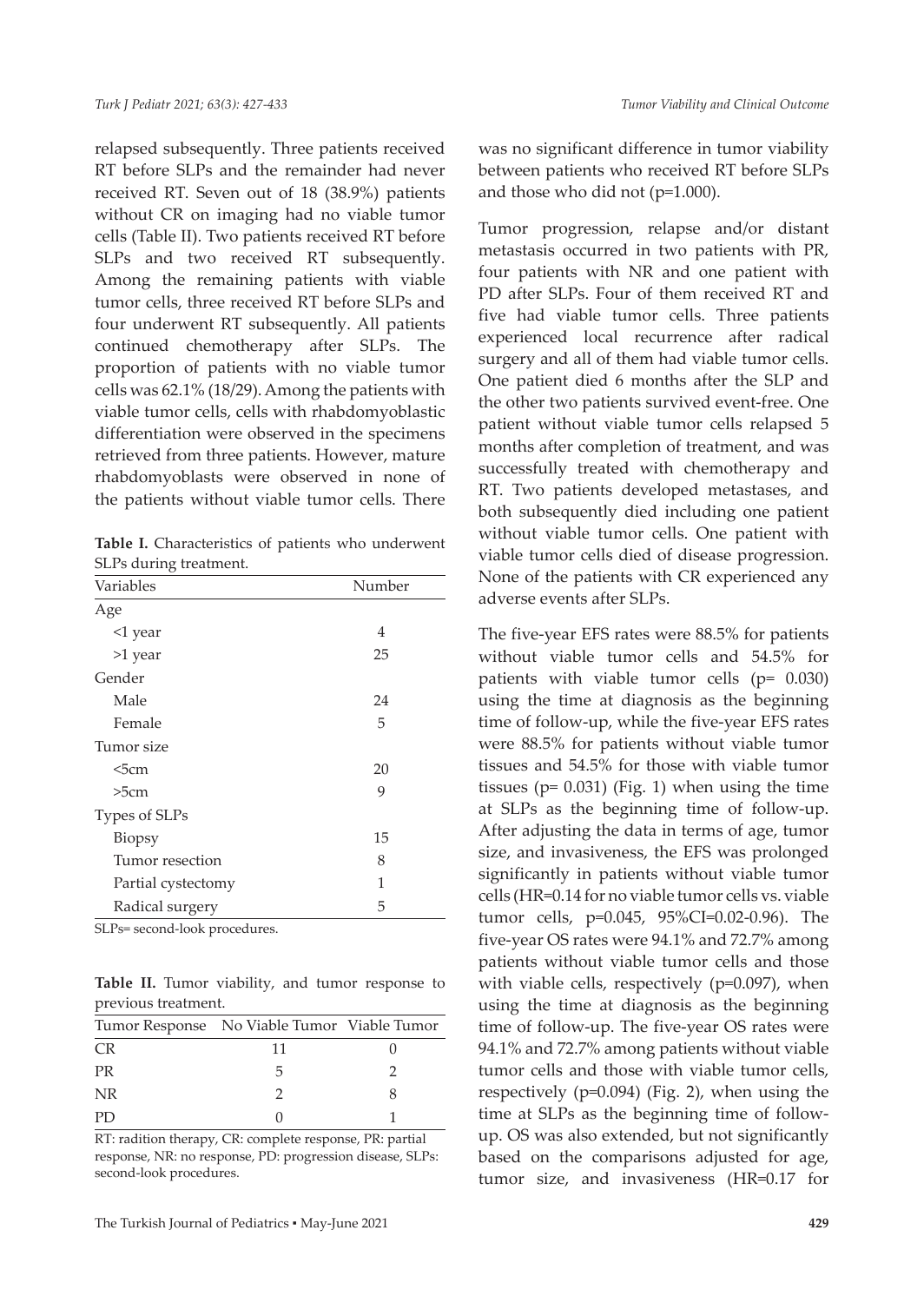

**Fig. 1.** Kaplan-Meier curve for EFS of patients who underwent SLPs during the treatment.



**Fig. 2.** Kaplan-Meier curve for OS of patients who underwent SLPs during the treatment.

no viable tumor cells vs. viable tumor cells, p=0.175, 95%CI=0.01-2.19). We also compared the differences of EFS and OS between patients with CR and those without CR. The 5-year EFS rates were 100% in patients with CR and 61.1% in those without CR (p=0.025). The 5-year OS rates were 100% and 77.8%, respectively (p= 0.11).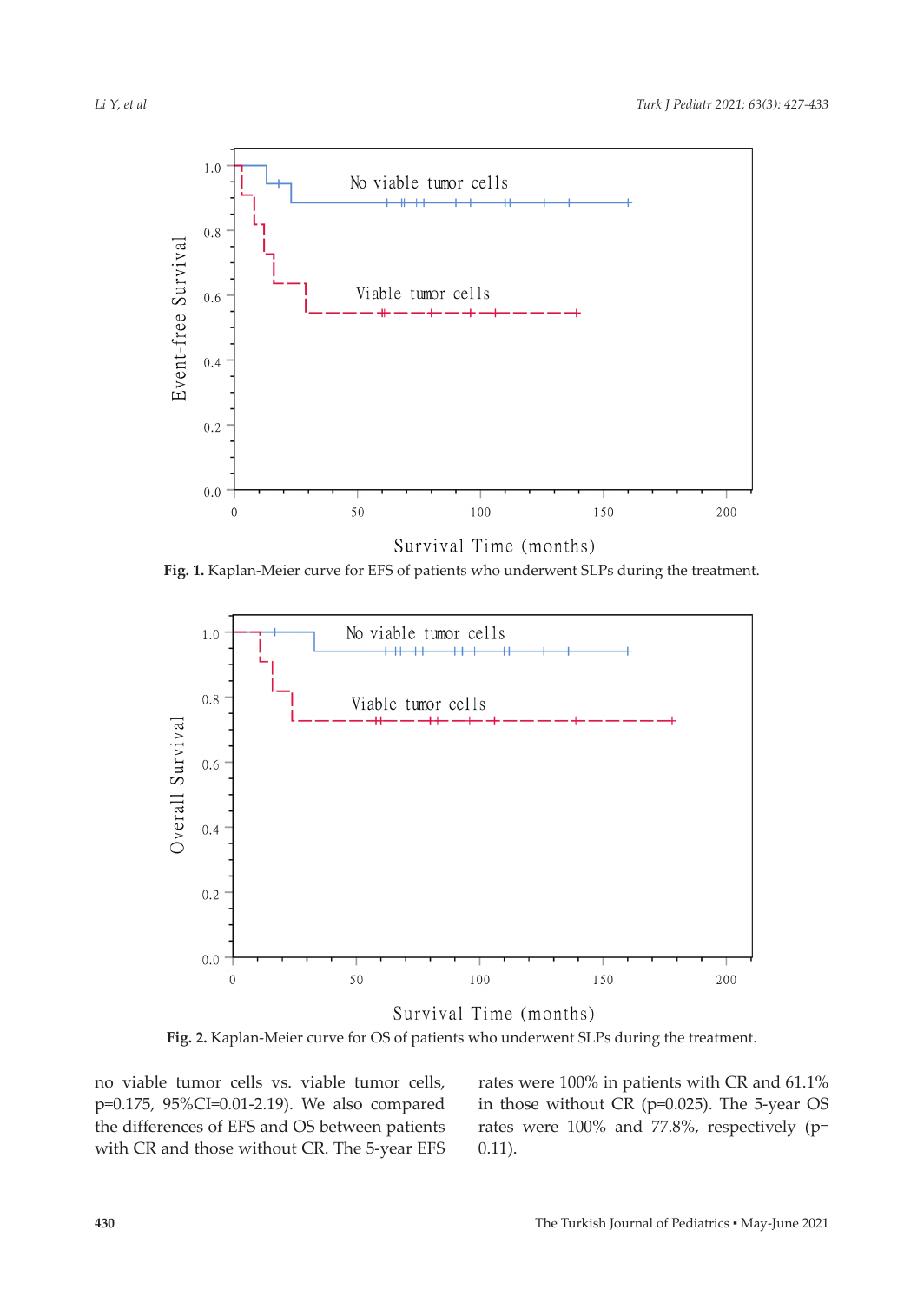## **Discussion**

Determining whether viable tumor cells existed in the residual masses and whether tumor viability would influence the clinical outcome appeared important for subsequent treatment. Our experience with BP RMS patients demonstrated that all the participants with CR were free from viable tumor cells and 38.9% of patients without CR had no viable tumor cells. The overall outcome was comparable between patients with viable tumor cells and those without viable tumor cells.

Our results were similar to those of previous reports.6 In the IRS-III study, SLPs were often performed around 20 weeks following chemotherapy and RT.<sup>11</sup> Among the 109 patients who received SLPs in the IRS-III study, 88% of those with CR did not have viable tumor cells and the 3-year survival rate was 85%. The respective percentage of patients without viable tumor cells was 75% in patients with PR and 28% in patients with less than PR; their 3-year survival rate was 83%. Among the 14 patients who had viable tumor cells, the 3-year survival rate was 62%.<sup>6</sup> However, the authors did not assess the EFS nor compare the differences in OS. In the IRS-IV study, SLPs were recommended to be undergone at 46 or 47 weeks in patients still having tumor masses.<sup>6</sup> A total of 13/14 (93%) patients with CR presented no viable tumor cells and 24/59 (41%) patients without CR had no viable tumor cells in the IRS-IV study.<sup>6</sup> Both our study and the IRS-IV study showed patients without viable tumor cells had increased EFS, not OS; we further demonstrated that the tumor viability did not influence the outcome of patients with BP RMS.

Whether the response to the previous treatment modality affects the outcome and whether it influences further treatment plans are becoming important concerns. In a report from the Children's Oncology Group (COG), the authors discovered that, among the 338 patients with Group III RMS, the 5-year FFS was similar between patients with CR, PR, and

NR.5 Another report from the International Society of Pediatric Oncology (SIOP) MMT-95 also reported no significant differences in FFS and OS between different response groups.4 Therefore, the authors proposed that treatment adaptations based on early response should not be incorporated into future studies.<sup>4</sup> However, patients with BP RMS in our study who achieved CR had longer EFS, than those without CR. These inconsistencies can be explained by the fact that our study's sample size was relatively small and that confounding factors were not controlled for. The results agreed with our pathological findings at SLPs, which found EFS was significantly prolonged in patients without viable tumor cells.

The disappearance of tumor masses on imaging or viable tumor cells on the specimens are not always reliable factors to predict any potential relapse. In a study from SIOP MMT-84,7 the authors discovered 51% (27/52) of patients with RMS developed localized recurrence despite biological confirmation of complete remission during the treatment, in contrast to 48% (19/39) in non-biopsied patients.7 Nonetheless, the recurrence rate was 14% (1/7) in patients with BP RMS.<sup>7</sup> The low recurrence rate in BP RMS patients with CR on pathologic screening was confirmed in our study, suggesting that none of the patients who attained CR without viable tumor cells relapsed, while another study found that only 22% (2/9) of patients with BP RMS who achieved CR on pathologic screening experienced tumor relapse.<sup>6</sup> It appears that the recurrence rates in different sites might vary for patients with CR on pathologic finding. Hays et al.<sup>9</sup> found that seven of 18 patients without viable tumor cells at second surgeries experienced tumor relapse; the authors argued that negative pathological findings did not predict any subsequent recurrence, given that previous therapy made it difficult to identify viable tumor cells.

RT seemed to have a pivotal role in local control of the disease. Cecchetto et al.<sup>8</sup> examined the relationship between radiation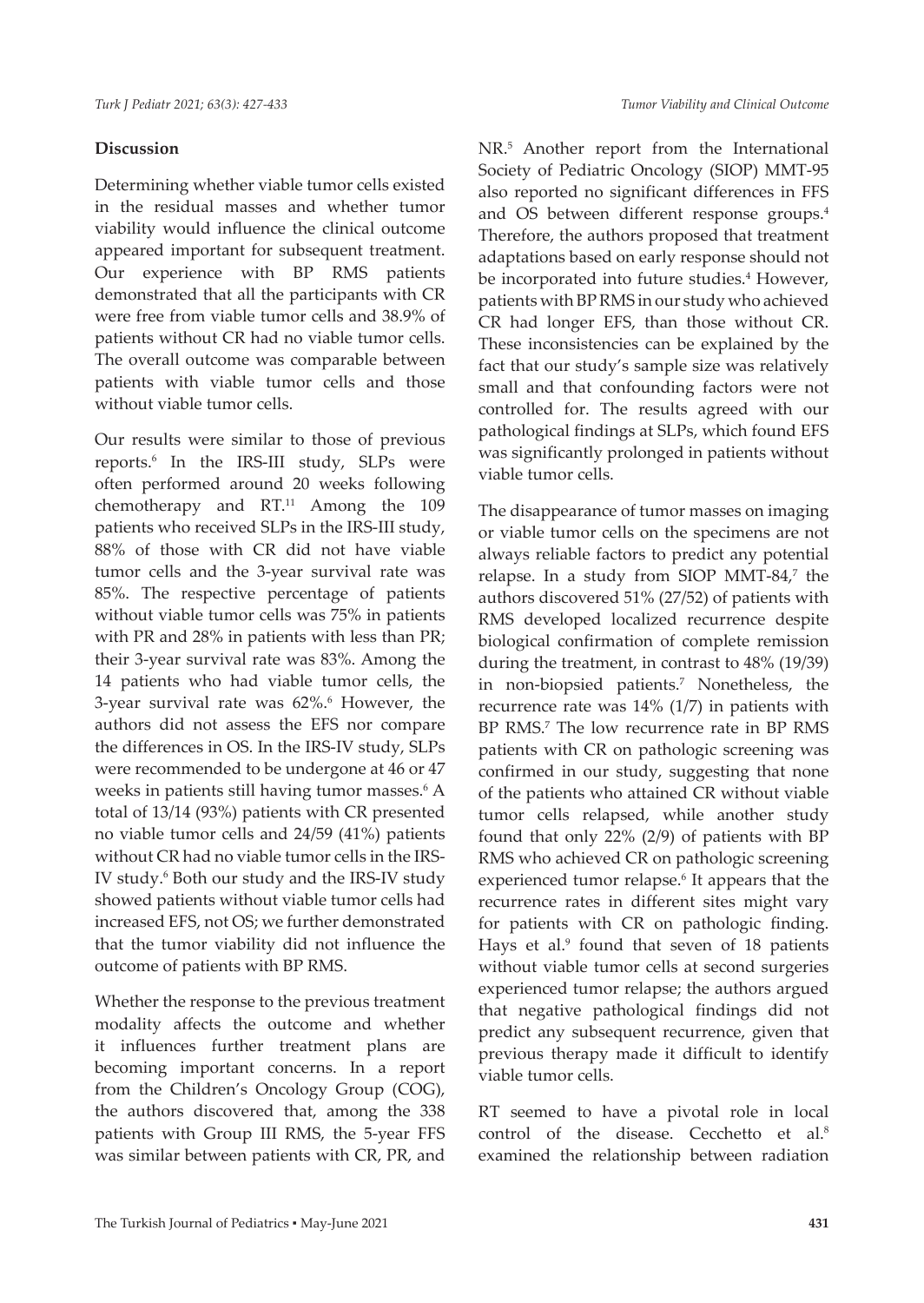and tumor relapse in patients who underwent microscopically complete second look operations of gross residual masses and found that two of 12 patients with RT relapsed; by contrast, relapse occurred in 11 out of 27 patients without RT and five-year progressionfree survival rates were 83% and 58% in patients with RT and those without RT, respectively (No p value was provided).<sup>8</sup> Raney et al.<sup>6</sup> reported that 32% (13/41) of patients with RT administered before SLPs had viable tumor cells, compared to 78% (14/18) in patients without RT (p= 0.001). In our study, we found there was no significant difference in tumor viability at SLPs between patients who received RT and those who did not. The variation might be explained by the fact that the results of these studies came from different timing. Unlike the study carried out by Raney et al.<sup>6</sup>, whose results were obtained from final procedures, we used pathological findings at initial SLPs. Despite these negative findings, we continue to hold the opinion that RT permits better local control, and nearly half of the patients received RT in our study.

It is worth mentioning that there are some limitations in our study. This study was a retrospective review with a small number of patients. There were several factors that could possibly affect the prognosis. That said, the adjusted model only incorporated patients' age, tumor size, and invasiveness due to the small number of patients; therefore, there might be some other variables such as lymph node involvement and the status of radiotherapy that could have influenced the outcomes. The timing and reasons for SLPs may vary from one patient to another. Nevertheless, our study shed light on the effect of tumor viability on the survival of patients with BP RMS. Further functional imaging studies such as F-18 fluorodeoxyglucose positron emission tomography (FDG-PET) are required to investigate the biological activity of residual masses. In this way, selected patients may be spared additional surgery.<sup>14</sup>

Among patients with BP RMS, the five-year EFS was increased in patients without viable tumor cells. OS was also increased, but not significantly. Disappearance of tumor masses was always associated with the absence of viable tumor cells at SLPs. Thus, avoiding an additional SLP to confirm the results in patients with CR appears reasonable. Notably, 38.9% of patients with residual masses had no viable tumor cells at SLPs. Further studies are necessary to verify these results.

## **Acknowledgement**

The authors would like to thank Dr. Libing Fu and Dr. Nan Zhang from the Department of Pathology of our center for reviewing the specimens.

# **Author contribution**

The authors confirm contribution to the paper as follows: study conception and design: Hongcheng Song, Wei-ping Zhang; data collection: Yun-peng Li, Le-jian He; analysis and interpretation of results: Xiao-li Ma, Le-jian He, Wei-ping Zhang; draft manuscript preparation: Yun-peng Li, Hong-cheng Song. All authors reviewed the results and approved the final version of the manuscript.

# **Ethical approval**

The study was approved by the Medical Ethics Committee of our center (No. 2020-Z-016).

## **Sources of financial**

None.

## **Conflicts of interest**

The authors declare no conflict of interest.